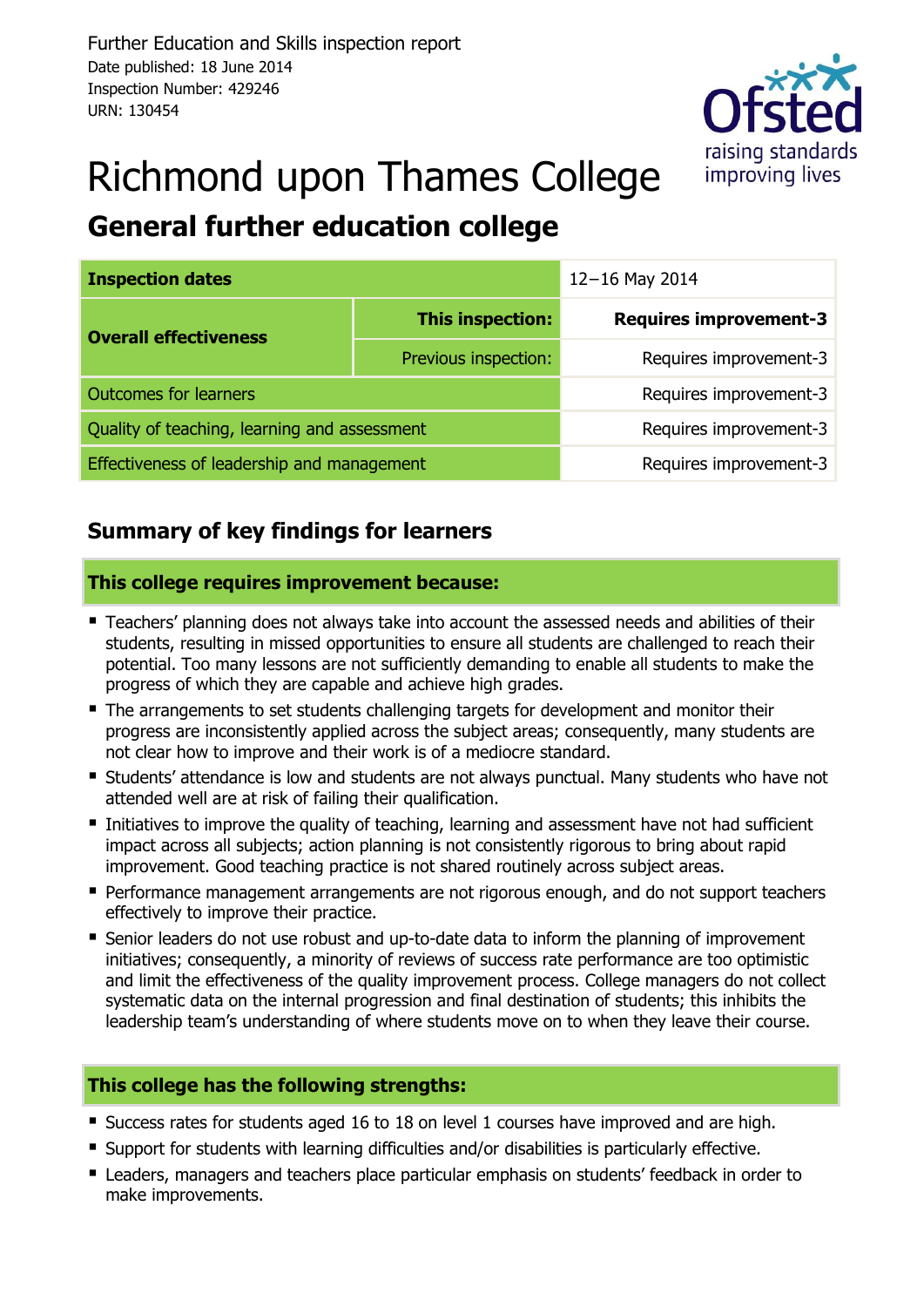# **Full report**

# **What does the college need to do to improve further?**

- Raise the quality of students' learning and progress rapidly by:
	- − ensuring teachers have high expectations of their students, their planning takes into account students' starting points so that students are challenged to reach their potential and know what they need to do to reach it
	- − improving how teachers plan effective learning and assessment, incorporating clearer links to show how students' English and mathematics will be developed in lessons
	- − developing teachers' skills and confidence in using information and learning technology (ILT) creatively in lessons and extending learning outside the college
	- − ensuring students are set specific and measurable targets that are frequently monitored and that enable them to make excellent progress and achieve higher grades
	- − developing further the tutorial arrangements for monitoring students' progress on A-level courses to ensure the links between academic and pastoral staff are effective
	- − ensuring students attend regularly and punctually
	- − promoting a greater sense of awareness of equality and diversity themes within lessons so that students are well prepared for employment and their next steps.
- **Ensure teachers' action plans following lesson observations contain specific and timely** interventions to promote rapid improvement in teaching, learning and assessment practice.
- **IMPROVE THE PERIOD IMPLE THE IMPLE THE PERIOD IMPLE IN THE IMAGE IMAGES** IMPLY appraisals.
- Ensure consistent, robust and up-to-date data inform the self-assessment process, quality improvement planning and secure sustained improvement.

# **Inspection judgements**

#### **Outcomes for learners Requires improvement**

- In 2012/13, the proportion of students completing their course successfully was similar to the previous year and below the overall national rate. Students aged 16 to 18 on level 1 courses achieve well. However, performance on all other levels of courses for students of all ages is not good enough, and too few students achieve high grades. Although an increasing proportion of adults taking courses achieve their qualification, most students are aged 16 to 18, and their success rates have not improved over the past two years, especially on A-level courses. On ASlevel courses, success rates have declined and are low.
- Students' progress on the large majority of level 3 qualifications, when taking their prior educational attainment into account, is below the average for similar groups of students. As a result, many do not achieve the higher grades they are capable of, particularly on A- and ASlevel courses. Current monitoring of students' progress demonstrates that too many are not making sufficient progress to meet their target grades. Students' achievements vary across subjects. For example, in hospitality and catering, media and communication and building and construction courses the large majority of students achieve their qualifications. However, in the majority of subjects, not enough students succeed and fulfil their potential.
- Teachers do not consistently set high expectations, with the result that the standard of students' course work, especially on A-level programmes, is often mediocre and not good enough. In a number of subjects, students' work does not demonstrate sufficient depth of theoretical analysis and application to excel and achieve higher grades.
- In response to poor levels of attendance and punctuality in 2012/13, especially amongst adults, senior leaders have implemented a series of monitoring processes to increase attendance.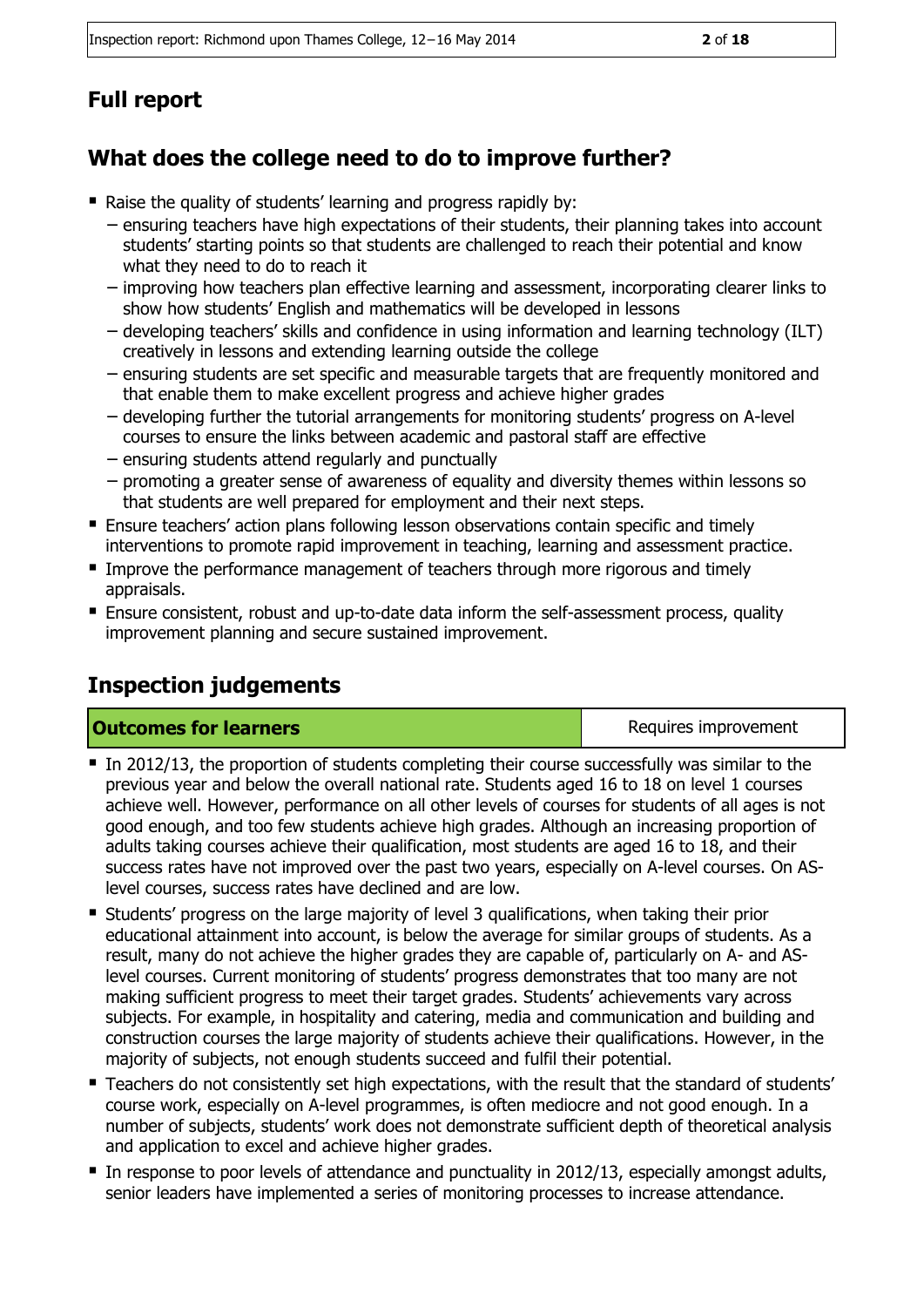However, in-year levels of attendance and punctuality have not improved sufficiently, remain below college targets and affect students' outcomes adversely.

- The gap between male and female achievement has narrowed over the past three years. There is no discernible difference in the performance of differing groups of students over time.
- In the current year, there has been a substantial increase in the number of students aged 16 to 18 studying English GCSE and functional skills mathematics at level 2. In 2012/13, the proportion of students who achieved higher grades at GCSE in mathematics was slightly above the low sector average, but it was below in English. The overall success rate for mathematics functional skills courses was above the national rate, but below for English functional skills.
- The majority of students aged 16 to 18 benefit from a wealth of opportunities, projects and links to the wider community to develop their personal and social skills. The provision of purposeful work experience is variable across the subjects; for example, vocational students in travel and tourism, sport and health and social care develop relevant industry-specific skills through placements with a range of employers. However, students studying other subjects, including those studying engineering, business studies and information and communication technology (ICT), do not have sufficient opportunity to gain relevant experience in the workplace.
- The proportion of students progressing to higher education has increased over time. However, senior leaders do not collect and use robust data to monitor the internal progression and final destination of students. This inhibits the leadership team's understanding of where all students move on to when they leave their course.

#### **The quality of teaching, learning and assessment** Fame Requires improvement

- Teaching, learning and assessment require improvement, as reflected in students' achievement, which has not improved since the last inspection and has declined for those on AS-level courses. In too many lessons, students are not challenged sufficiently and, consequently, do not make the progress of which they are capable. This was identified as an area for improvement at the previous inspection.
- **Teachers develop students' confidence and independence well in the majority of lessons,** including those held on subcontractors' premises. Most students are keen to learn and interested in their courses. The majority develop appropriate skills for their future employment and next steps. Staff have good subject knowledge and industrial skills, and most students have access to relevant resources and equipment used in the workplace.
- The majority of lessons are effective. In these lessons, teachers use information on students' starting points well to plan learning which develops their skills and knowledge at a rate which enables students to make good progress, such as in sports and art and design. Teachers ensure that students work together in pairs and groups to share ideas and techniques, developing their confidence and independence well.
- The majority of teachers use questioning and informal assessment activities skilfully to test students' skills, knowledge and to develop deeper learning. For example, in an A-level sports revision lesson, students worked in small groups to identify at least six relevant points relating to topics chosen from the syllabus which they planned to film for a whole-group resource.
- A significant minority of lessons require improvement. Teachers' planning does not take account of their students' abilities sufficiently well. Students work at the same pace on the same tasks, which results in the less able not developing their learning fully and the more able completing tasks which do not challenge or extend them effectively. In weaker lessons, on level 3 courses, the more able students 'coast' and do not achieve high grades. Teachers' planning is often less detailed in the weaker lessons and so students' learning and development are not structured sufficiently well or purposeful.
- A minority of teachers use ILT creatively in classes to develop and extend learning. For example, teachers in the English and modern foreign languages department encouraged students to use their mobile telephones as learning resources, using them to photocopy their work for uploading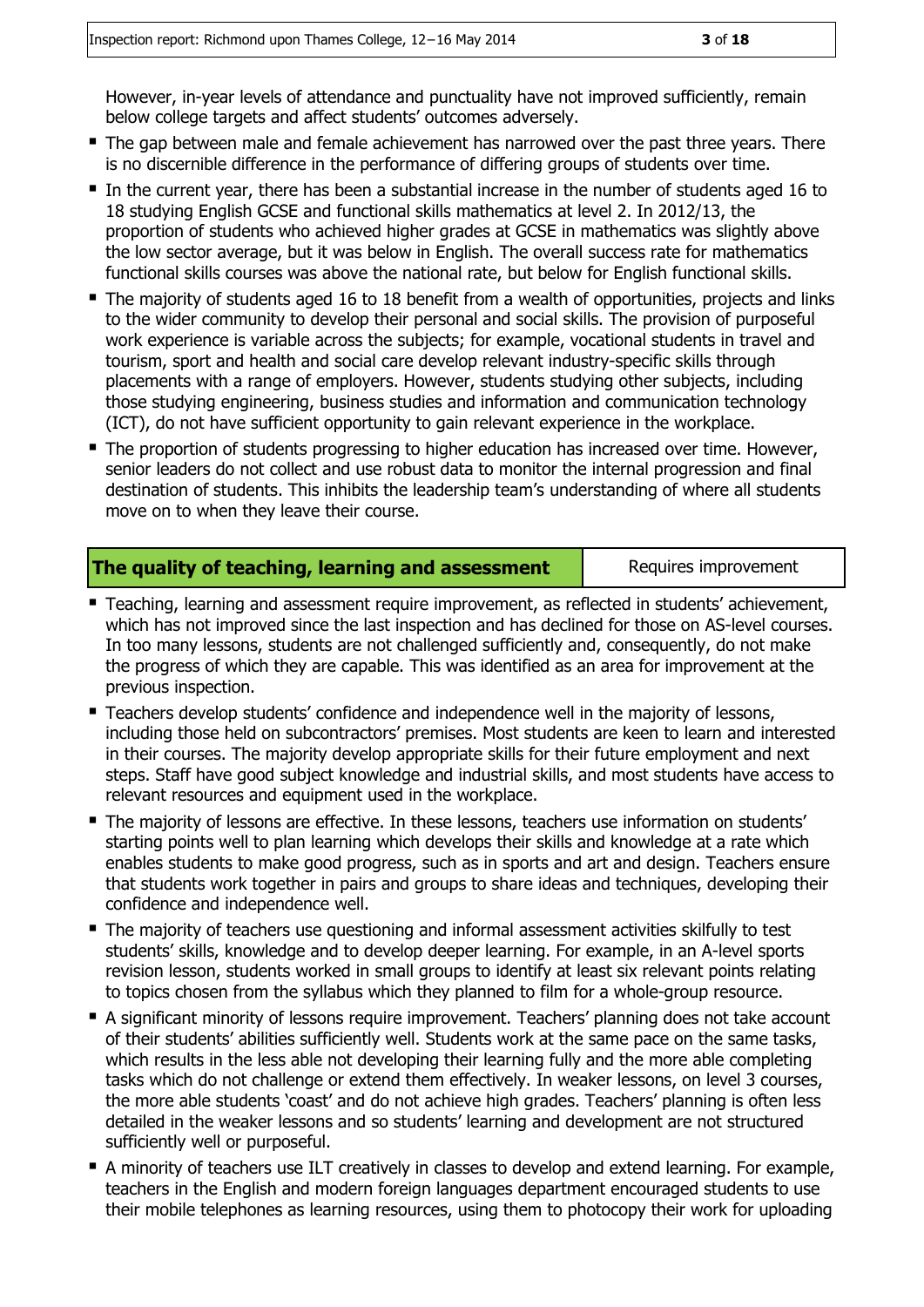to the virtual learning environment (VLE) as a resource for other students. This is not routinely the case across all subject areas as not all teachers are confident in its use, which leaders and managers recognise.

- A few students are not punctual and a small minority do not attend well, which affects their learning and progress. Attendance was low at the time of inspection. Many of the students who have not attended well this term are behind with coursework and assessments.
- Students' starting points are assessed thoroughly. Support for students with identified learning difficulties and/or disabilities is good and is put in place promptly. Learning support staff work closely with teachers to keep them informed of students' particular needs and their progress. Students value the support they receive through one-to-one and group sessions and in the learning support workshop. Plans to assess the quality of this support are underway.
- While the vast majority of students have access to functional skills and GCSE English and mathematics classes to develop these skills further, students do not yet benefit from teachers including English and mathematics routinely or effectively in lessons and assessments. In a very few cases, teachers' own work contains errors.
- Most vocational students benefit from good academic and personal tutorial arrangements and timely reviews of their individual targets. Tutorial arrangements on A-level courses are less effective as information on students' progress is not shared and used sufficiently effectively to help students improve. Students' targets are often not specific or measurable and students are not always clear of what they need to do to improve. Teachers in art and design, dance and sport use target setting well in lessons to develop individuals' skills.
- Assessment meets awarding body requirements. Feedback on the majority of written work is mostly detailed, spelling and grammar mistakes are corrected and students know what they need to do to improve. This is not always the case. Students value the workshops teachers run at this time of the year to enable them to improve their grades.
- Students work together well in lessons and across the college. The Serious Snack Shop and Apple Trees Café, run by students with learning difficulties and/or disabilities, are well supported by students and staff. Teachers do not routinely plan activities or prepare resources that broaden students' knowledge and awareness of equality and diversity in the wider world across all subjects.
- **Students benefit from the information they receive prior to joining the college. Not all students** are offered taster or pre-induction activities close to the start of their courses so they can meet the teaching teams and be fully aware of the expectations of their programmes of study. Students are prepared well for their next steps, with an increasing number of level 3 students considering an apprenticeship route.

#### **Science and mathematics**

Requires improvement

#### **16-19 study programmes 19+ Learning programmes**

- Teaching, learning and assessment require improvement and this is reflected in the outcomes for students in previous years. The proportion of students that complete their courses successfully is low in science, particularly for AS-level courses, and requires improvement. It is higher for mathematics and comparable to similar colleges; success rate performance is high on the large majority of A-level mathematics courses, but there is variable performance on AS-level, other level 3 and GCSE courses. The progress made by students with high grades at GCSE level is not sufficient. Too few students achieve higher grades. The majority of lessons are good; however, a significant minority require improvement.
- Teachers have strong subject knowledge and, in many lessons, use this well to develop lessons that stimulate and interest the students. They encourage independent, critical and evaluative thinking to develop students' learning skills. The laboratory skills of science students are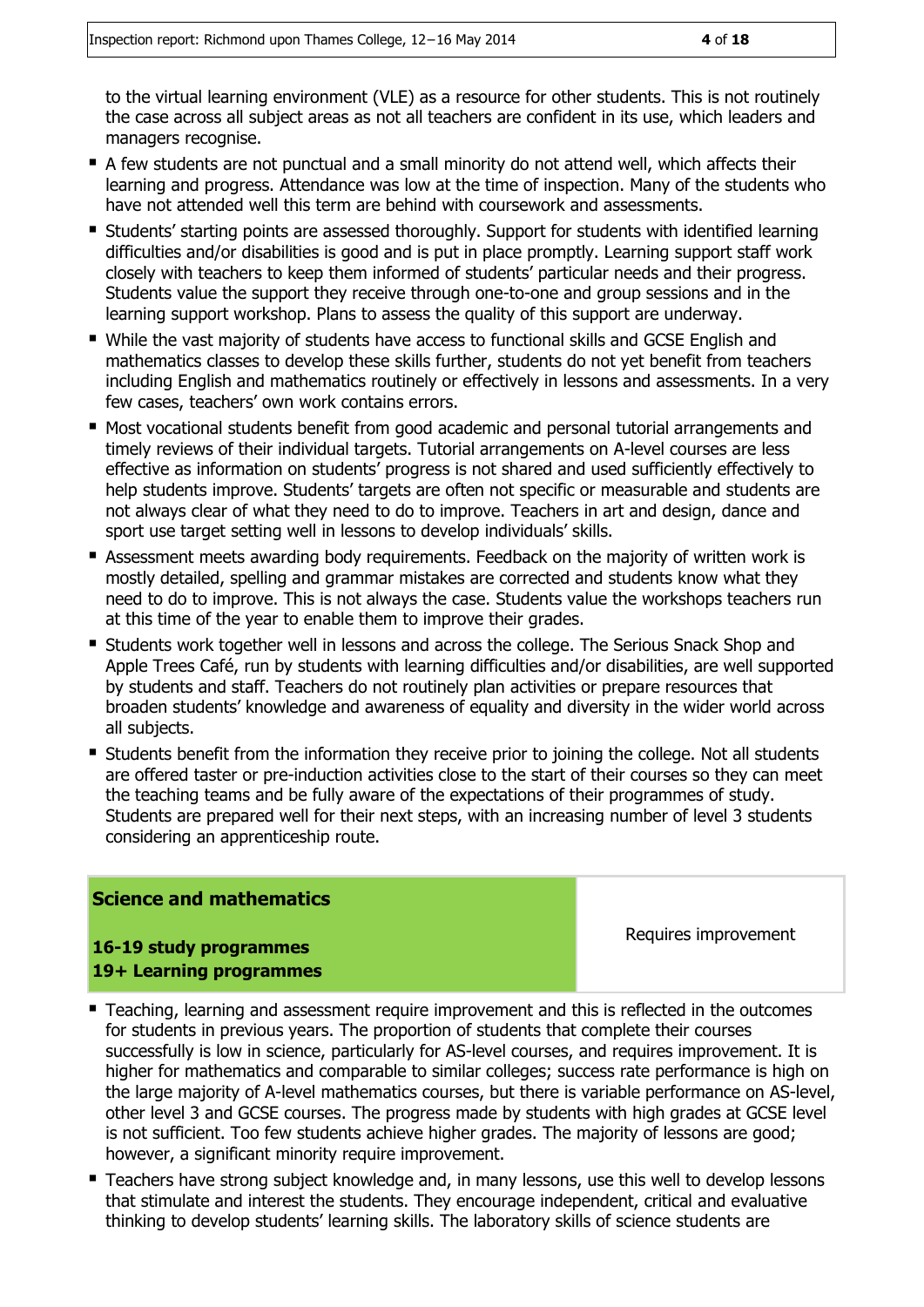developed well, as exemplified in a science lesson where the teacher ensured students used titration equipment to the correct precision.

- **Science teachers use interactive whiteboards well to develop students' understanding of** scientific concepts. In one lesson, students presented their understanding of the photo-electric effect to their peers. They used animation to explain how the frequency of light affects release of electrons, emphasising key technical terms reinforced by a tally exercise to consolidate knowledge and understanding.
- In the less effective lessons, teachers do not plan effectively to meet the full ability range of all students. Teachers have high aspirations for their students, but they do not always articulate them well in their planning. For example, although teachers have good information on the prior attainment of students, the activities taking place in lessons do not cater sufficiently for the needs of all.
- Support for students is good. Students receive regular support from their subject teachers who know them well. Mathematics workshops help students consolidate their knowledge and prepare for examination. Students benefit from the setting and monitoring of long-term and short-term targets; these enable students to understand their progress and know what steps they must take to improve. However, teachers and personal tutors do not collaborate consistently and effectively to ensure that subject specific targets are monitored and timely intervention takes place to make sure good progress is made towards them.
- **Teachers use a broad range of appropriate methods to assess students' progress. Thorough** marking allows teachers to provide feedback that helps them to progress, although occasionally the feedback is too brief to allow students to understand what they need to do improve. Teachers use praise well in lessons to motivate students undertaking tasks. Students organise their work well and take pride in the quality of its presentation.
- The effectiveness of teachers' questioning is mixed. Often the questions stimulate discussion among students, further developing their understanding, motivation and enabling teachers to check their progress. Where the questioning is less effective, students become disengaged and bored and this inhibits the teachers' knowledge of how well they have understood key concepts.
- Teachers develop students' literacy well. They focus on ensuring students understand key definitions and are able to spell scientific words correctly. Spelling, punctuation and grammar are corrected thoroughly in marked written work. Students develop correct technical language and use it to improve the standard of their work. Teachers successfully develop students' mathematics skills in science subjects.
- The quality of information, advice and quidance provided to science students requires improvement. A few students are enrolled on to science courses having not met the entry criteria; teachers do not offer additional in-class or formalised workshop support to help these students achieve to a high standard.
- All staff provide a welcoming and inclusive environment. Lessons are characterised by an atmosphere of cooperation and mutual respect. However, the extent to which teachers explore broader diversity themes in their lessons varies and teachers miss opportunities to develop students' understanding of equality and diversity issues that have arisen naturally.

#### **Engineering**

**16-19 study programmes 19+ Learning programmes Apprenticeships**

Good

 Teaching, learning and assessment are good. The overall proportion of students who successfully complete courses has increased over the past three years and is high on the large majority of vocational courses. In 2012/13, success performance on the AS level in design and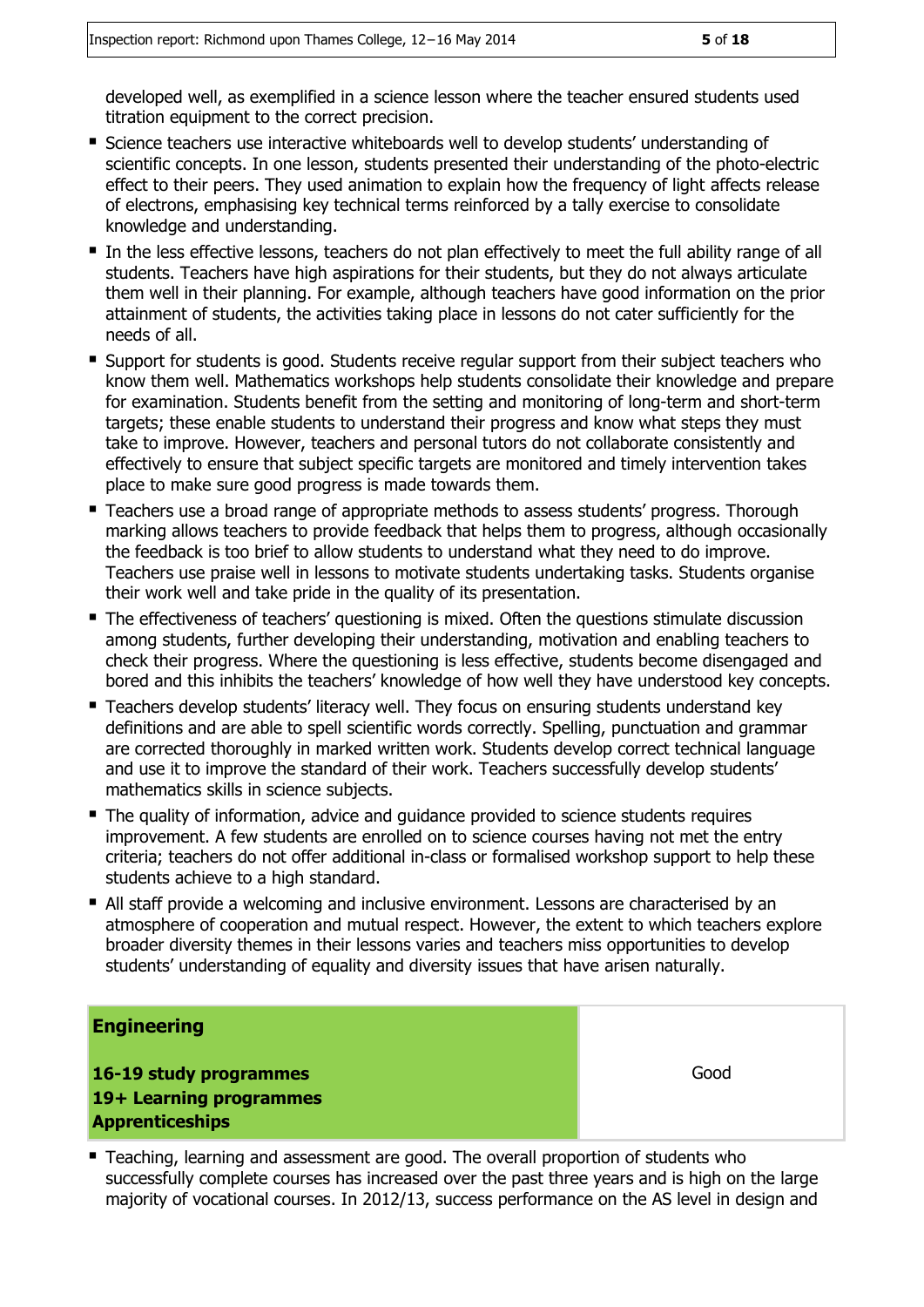technology was slightly below the rate for similar colleges. Current students and apprentices are making good progress. They enjoy learning and their standard of work is good.

- **Apprentices and students are strongly motivated to achieve their programme aims and** objectives with challenging targets set by subject teachers. However, a small minority are not encouraged sufficiently to attempt and complete activities to achieve higher grades.
- In most lessons, teachers check students' and apprentices' understanding accurately and ensure both can apply this knowledge to their assessed work or activities in the workplace. In an engineering mathematics session, students calculated the velocity of a vehicle, taking into account variable wind velocity, and were issued with laptop computers in order to check results graphically by modelling the data on a spreadsheet. However, in a minority of theory lessons, due to poor direction from the teachers, the more confident students dominate discussions and other students lose interest in learning.
- Students, through skilled teaching, develop good skills, particularly in workshops and laboratories. Progress tracking is thorough and motivates students and apprentices to develop skills and complete activities in a timely fashion. Support for students falling behind in their studies is good, and detailed interventions and additional support classes are effective in getting them back on target to complete.
- Students and teachers make effective use of high quality computer-aided design systems, electronics simulation systems and well-maintained milling machines, lathes and hand tools. Employers' resources are of a very high standard, providing good opportunities for apprentices to gain valuable skills. Apprentices and students benefit from knowledgeable and experienced staff. The reinforcement of health and safety in college workshops and laboratories is good and students adopt safe working practices. However, students do not have sufficient opportunity to participate in work experience to develop their industry-specific skills further.
- Initial assessment is thorough and is combined with interviews with curriculum managers to ensure that potential students are correctly placed on a programme that best meets their needs. The assessment of students' and apprentices' work is detailed and thorough. Feedback to students and apprentices is clear and helps them to understand how to develop and improve.
- **Apprentices work and train on employers' premises with highly skilled designers as mentors who** provide expert guidance to enable them to develop very high levels of practical skills and technical knowledge. However, during apprentices' progress reviews, targets for the development of technical skills do not always consistently explain the sequential steps required to extend learning, and this inhibits apprentices' development of skills in the workplace. Communication between assessors and employers is effective in supporting apprentices to achieve.
- **Students and apprentices use their mathematical skills effectively in taught lessons, workshops** and in the workplace. Students studying at level 3 are encouraged to study AS-level mathematics in order to enhance their progression opportunities. However, teachers and assessors do not consistently correct students' spelling, punctuation and grammar in their written work.
- Information, advice and quidance are thorough. College open days and taster events provide good opportunities to present the range of engineering programmes to potential applicants. Engineering staff take care to guide students and apprentices toward their next steps in education and training. Progression into employment or into higher education is good.
- Students and apprentices have an appropriate knowledge and understanding of equality and diversity. However, in most lessons and progress reviews, teachers promote and reinforce equality and diversity insufficiently in students' knowledge and work. Teachers do not take opportunities to discuss the impact equality and diversity may have on their personal and working lives sufficiently.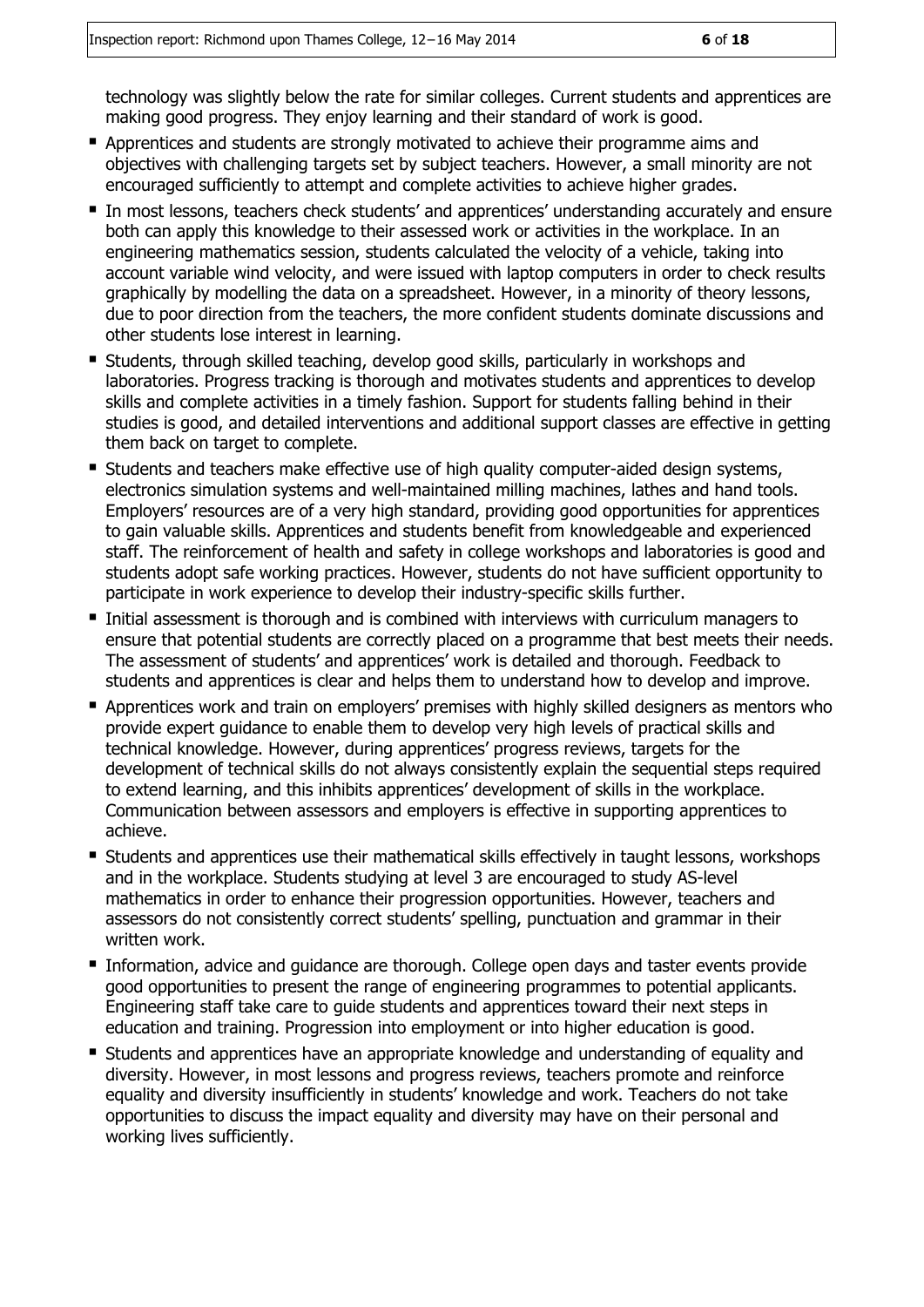#### **ICT**

### **16-19 study programmes 19+ Learning programmes**

- Teaching, learning and assessment require improvement. Success rates are low and significantly below the rates for similar colleges on courses for ICT practitioners. Students' progress, compared with their starting points, is low on both A-level and AS-level computing courses. The proportion of students achieving high grades is too low.
- **More students remain on their courses this year through closer monitoring arrangements.** Success rates on information technology (IT) users' courses, the very large majority of which are short in length, are above national rates, except the certificate course which has improved in-year.
- Attendance rates have increased from a low base and are at the college target. High numbers of students on subcontractors' provision progress to higher-level courses. For many students on the study programme, their understanding of the IT industry environment is limited by insufficient opportunities for employer visits and to undertake meaningful work experience.
- Students are keen, enthusiastic, enjoy their studies and value highly the support they receive from their teachers. Teachers enable students to augment their independent learning skills through the setting of homework that is reviewed in both lessons and individual tutorials. Students on subcontractors' provision develop IT skills well and are able to use technical terms confidently.
- Not enough teaching is consistently good. Students respond well to the tasks they are set in classes and the large majority are able to work confidently to complete them in a timely manner. While the majority of students make adequate progress in their studies, teachers do not consistently challenge them to improve their work and excel. In the better lessons, learning outcomes and assessments are clear, supporting the development of students' knowledge and skills effectively. For example, in a multimedia workshop, level 1 students set their own challenging targets for creating a storyboard and clearly described the target audience and purpose of their e-fliers.
- In the majority of lessons, teachers use questioning effectively to check and extend students' understanding and application. Planned opportunities for group activities and discussions help students to develop their understanding appropriately. For example, in a computing lesson, students worked effectively in pairs to 'dry run' complex logic from a flowchart before coding and testing. However, teachers' planning and use of learning outcomes to target and develop students' knowledge are underdeveloped in many lessons as too much focus is placed on the completion of tasks, resulting in work of a mediocre standard. In weaker lessons, teachers' lack of planning means that students are insufficiently involved with their learning and progress. Often activities do not take account of the wide range of students' abilities, with the result that teachers miss opportunities to ensure all students are sufficiently challenged.
- Students make appropriate use of the VLE to gain access to documents, presentations, videos and learning materials, as well as to upload assignments. All classrooms have interactive whiteboards which teachers use for presentations and videos, but their full potential is not exploited sufficiently to enrich learning.
- **Teachers use questioning and activities in the majority of lessons to assess students' progress** effectively. Teachers provide helpful written feedback, which enables students to improve the standard of their work. The majority of teachers offer regular guidance to students as to how to complete assessed tasks; however, this seldom encourages students to extend their learning fully.
- The assessment of students' starting points and subsequent quidance ensures that students are enrolled on appropriate courses and additional support is provided where needed. Students who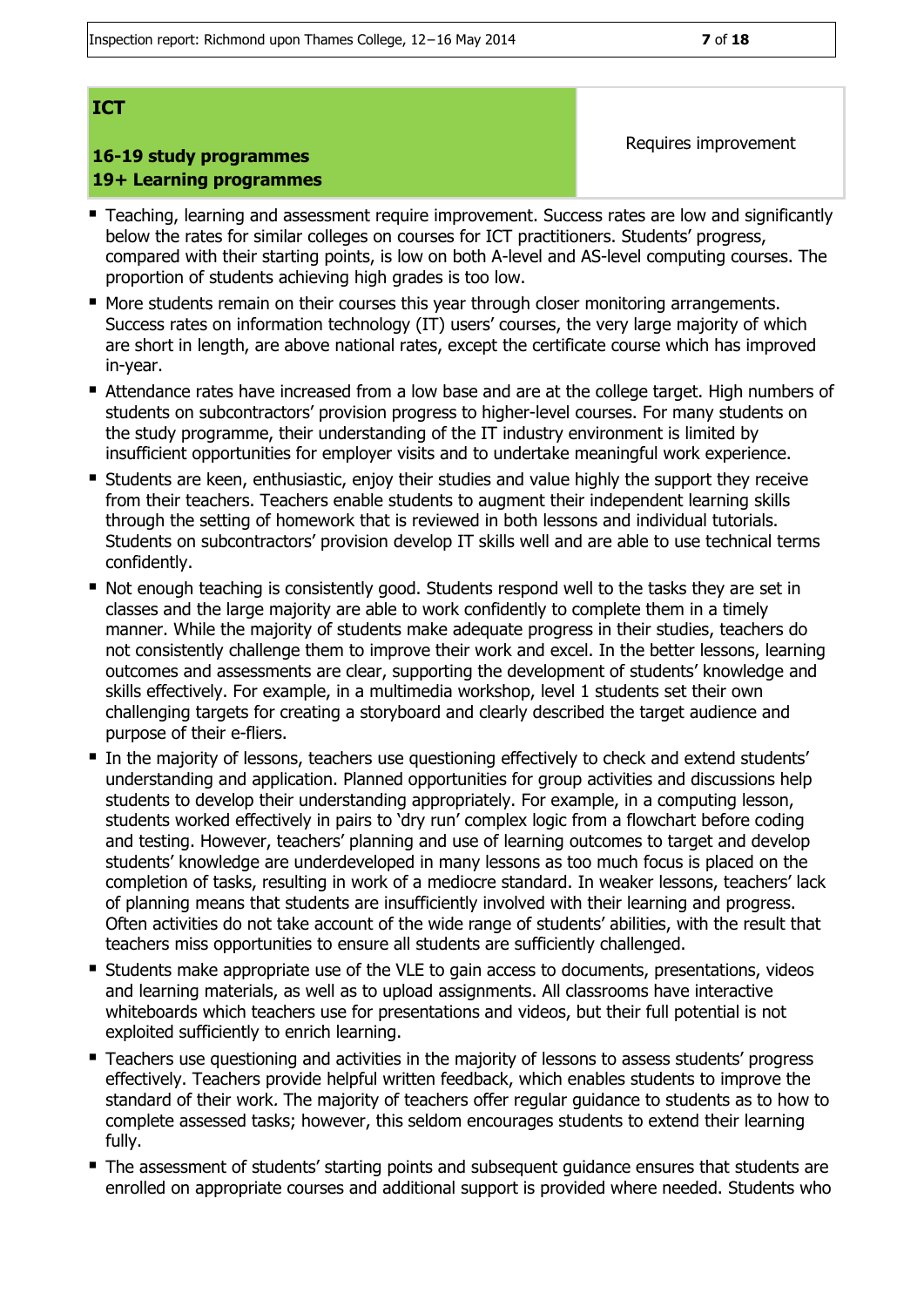are at risk of falling behind in their work are supported well through helpful support in personal tutorials.

**Teachers do not routinely plan the promotion of equality and celebration of diversity in lessons** to improve students' understanding. Students' English skills, especially their writing techniques, are prioritised in lessons through the preparation of presentations and re-working or correcting of assessed work. However, teachers miss opportunities to promote the development of students' mathematics skills.

#### **Performing arts, music technology and media**

**16-19 study programmes 19+ Learning programmes**

- **Teaching, learning and assessment require improvement, as reflected in low success rates,** particularly on level 3 courses in performing arts which have declined over time. The proportion of students who successfully complete their courses on creative media production vocational courses and music technology is high; however, success rates on A-level courses are not consistently high. The number of students progressing to higher education is among the lowest across the college. Too few students achieve higher grades. Attendance and punctuality require improvement.
- Well-qualified and experienced teachers inspire students who appreciate and respect their credible experience as actors, musicians and media professionals. However, teachers do not use extended activities and concepts consistently to deepen the learning experience. The content of lessons is not challenging enough for students on level 3 courses and the planning for individual needs is inconsistent.
- **Teachers' use of targeted questioning to check understanding and assess students' progress is** variable. In good lessons, teachers provide encouragement to students and support them to develop and apply creative skills within original projects. In these lessons, teachers help students build subject knowledge well through carefully structured coaching techniques.
- In weaker lessons, teachers do not refer to individualised targets to inform skill development and subsequent work tasks. Lessons lack structure and do not end with clear targets designed to secure improvements in the standard of students' work. However, in dance programmes, students use performers' journals well to ensure that they identify both their progress and areas for development.
- Teachers' planning of imaginative practical tasks and appropriate collaboration between differing courses enable students to become confident, versatile performers. For example, drama students made thoughtful contributions to rehearsals of a modern play, whilst media production students clearly articulated how a script is realised on screen within the shooting and directing process.
- Staff skills in utilising and promoting wider learning technologies are variable; teachers' and students' use of the VLE to extend learning is patchy. However, performing arts teachers use learning technology skilfully to record vocal and movement work to support assessment and students' reflection on their progress. Students' and teachers' work is often disrupted by unreliability in the technology available, and media students work with outdated software that does not enable them to acquire up-to-date industry skills.
- Media students develop work-related skills in suitable work placements, for example learning about imagery with a special effects company. However, few performing arts students have the opportunity to undertake purposeful work experience.
- Students take part in a range of enrichment activities in concerts and dance festivals, initiatives within higher education to work on choreographic projects, and master classes with guest authors, broadcast journalists and film editors.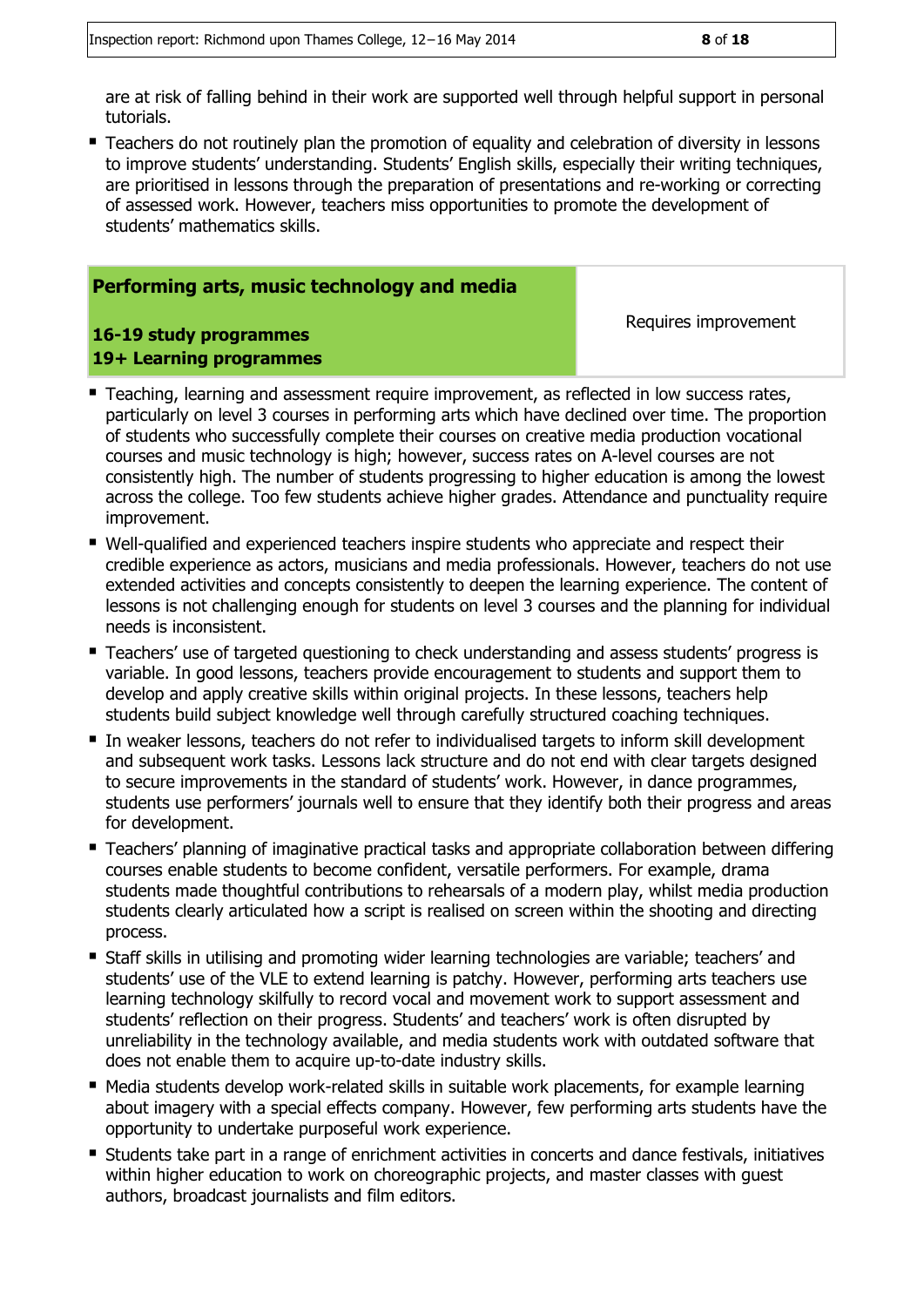- The quality of marking of written work is thorough and highlights potential improvements. However, in-lesson assessment is directed to the whole group without ensuring students have enough regular individual feedback to understand what they need to do to improve their work.
- **Teachers do not develop students' English and mathematics consistently well. In good lessons,** teachers provide opportunities for students to develop their English skills through the promotion of technical language relevant to the sector. However, teachers do not place sufficient emphasis on the relevance of mathematics to the industry in many lessons.
- Teachers use an appropriate range of stimuli drawn from diverse cultures and students consider how the media portrays differing social groups in performance. However, this is not extended to encourage students to analyse critically pertinent issues in the arts, such as the role of women and people of minority ethnic origin.

#### **English and modern foreign languages**

#### **16-19 study programmes 19+ Learning programmes**

- Teaching, learning and assessment require improvement. Success rates on English courses are in line with national rates, and those on modern and foreign language courses are just above. However, too few students achieve high grades, except for those studying French and German at A level. Students make insufficient progress when their starting points are taken into account. Too many students do not attend their courses regularly.
- Teachers have high expectations of their students and many are particularly skilled at enabling students to analyse and compare sources and themes, for example differing perspectives of how social class is portrayed by authors in texts. However, students are often hesitant when asked to express their ideas to their peers, nor are they always convinced of succeeding in their examinations. Too many language students do not have the confidence to speak with fluency.
- Teachers are well qualified and have excellent subject knowledge. However, attendance has declined on the previous year, and is low, and this prevents a minority of students from making the expected progress on their course, resulting in mediocre work. Teachers do not plan sufficiently to meet the needs of individual students. In the better lessons, teachers set the students particularly challenging tasks, effectively reinforce study skill techniques and skilfully rephrase questions to encourage reflection and analysis. They make good use of pair work in the evaluation of texts or to motivate students through competitions, for example in writing a review of a Spanish film.
- **Teachers use ILT in an innovative manner to support learning. In English lessons, students use** their mobile telephones to photograph their writing before uploading it on to their computers and the interactive 'blog'. Teachers use electronic telephone applications to motivate students to analyse and reflect upon a range of writing, for example the poetry of Emily Dickinson.
- Assessment requires improvement. Students receive detailed information about the demands of the courses. Teachers set students targets, but do not consistently review them robustly or in a timely manner. However, the better teachers involve students effectively in reviewing their learning and checking, correcting each other's work. These teachers provide feedback on assessed work that is detailed, with recommendations on what to do to improve and meet required standards. The most effective teachers also give students a summary of the best elements of their essays, reinforcing specific features and highlighting effective analysis. However, a minority of teachers do not mark work promptly or sufficiently offer students pertinent information on how to make improvements.
- Students benefit from good tutorial support. Their tutors are accessible and provide helpful advice with their applications to higher education and planning further study routes. The recently-introduced software for monitoring students' experience on their course facilitates communication between tutors and teachers on the attendance and progress of students.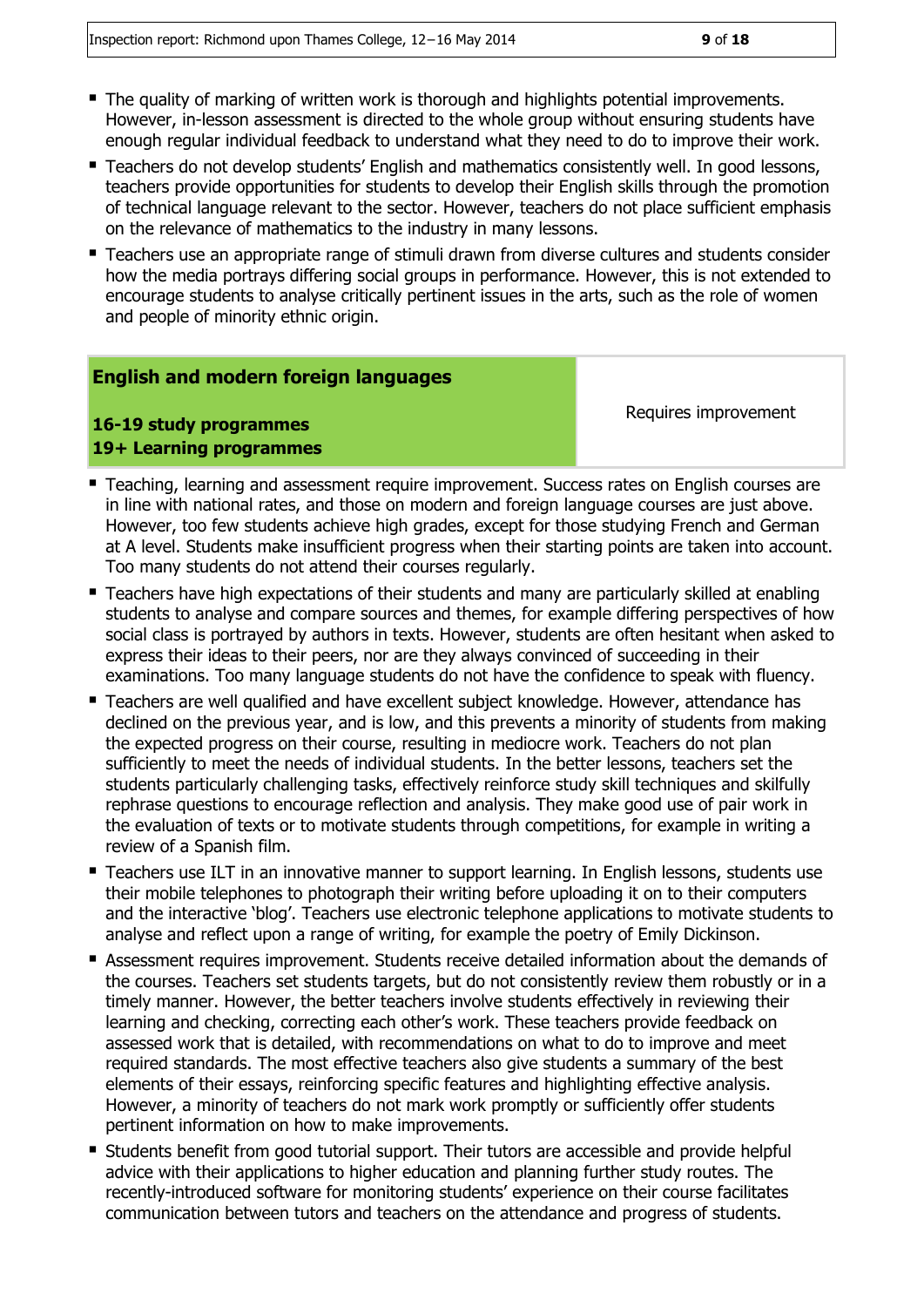However, this has not yet had sufficient impact on improving attendance and ensuring all students are making sufficient progress to achieve their set target grades. Personal tutors are not fully aware of the targets set by subject teachers and, as a result, are insufficiently clear about what is required for their students to achieve higher grades.

Equality and diversity are promoted well across the curriculum. Teachers use opportunities to, for example, explore the situation of women in Victorian times or how religious beliefs impact on poetry.

**Business studies and law 16-19 study programmes 19+ Learning programmes**

- Teaching, learning and assessment require improvement. This correlates with the overall success rates in business studies and law, which are below the national rates. Insufficient numbers of students achieve higher grades on A-level programmes.
- **Teachers have high expectations of students. However, attendance is too low and prevents** many students from making effective progress on their courses. In the large majority of lessons, teachers miss too many opportunities to challenge and extend the more able students' knowledge and understanding through questioning or individual, pair and group activities. For example, in a business studies lesson, a number of students had completed a numerical problem more quickly than the majority of the class and had to wait for a considerable time to let other students catch up before they could continue with their learning.
- In a minority of lessons, teachers plan lessons carefully and match learning tasks to the different ability levels of students. However, in the large majority of lessons, teachers teach to the whole class, irrespective of individual needs; consequently, many students do not make the progress they are capable of achieving.
- The standard of students' work in business studies and law is at an appropriate level, with examples of good quality work seen. However, not all students are on target to achieve due to low attendance. The very large majority of teachers annotate work effectively, with reference to examination expectations and industry skills in both business studies and law. On vocational courses, all students submit assignments electronically onto the VLE. This approach helps to develop students' organisational and IT skills. Teachers' feedback is timely and provides clear guidance for students' future development; spelling and grammar errors are also routinely identified.
- Teachers relate the importance of English and mathematics skills to the requirements in the sector. For example, AS-level business studies students demonstrated calculating and applying cash flow forecast and breakeven outcomes to a series of business issues effectively. The use of ILT in lessons is underdeveloped. In the overwhelming majority of lessons, teachers use interactive whiteboards solely to project information, rather than for interactive activities and tasks to stimulate learning. The VLE lacks imaginative use, is a repository for class notes and does not provide opportunities for students to extend their understanding through links to additional tasks and resources outside of lessons.
- Students benefit from the college's good links with local businesses, law firms and the courts, to develop problem-solving and team-working skills that are relevant to the sector. For example, students recently formed an enterprise society and have been provided with national funding to create a website for students to donate unwanted text books and develop a telephone application to allow students to keep track of lessons, notes and homework. However, students do not have the opportunity to improve their industry-specific knowledge and skills through meaningful work experience.
- Appropriate curriculum advice is available throughout the year to ensure prospective students are placed on the appropriate programme of study. Students value meeting with tutors to discuss their academic and personal targets. However, the majority of their targets are too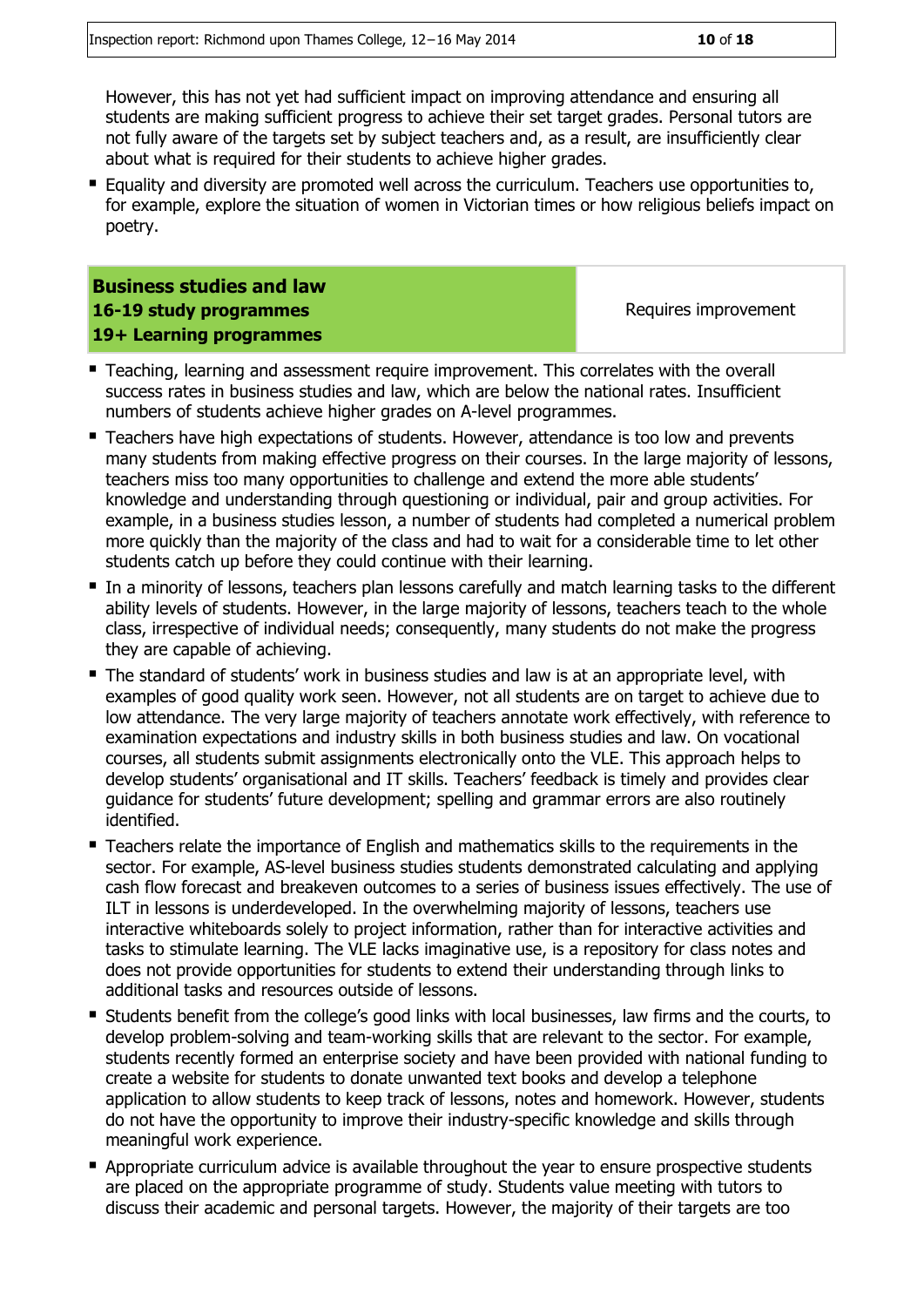vague and do not inform them sufficiently of what they need to do to improve. Teachers provide additional workshops beyond lessons so that students who are at risk of falling behind can catch up.

 Teachers maintain a welcoming and caring environment for all students, with the majority creating opportunities to promote equality and celebrate diversity in lessons. For example, in a vocational business lesson, students evaluated how companies may use 'culture' in internet marketing insensitively.

#### **The effectiveness of leadership and management** Requires improvement

- Since the last inspection, leaders and managers have taken action to improve quality and performance across the college. However, these changes have not yet had sufficient impact on improving teaching, learning and assessment or outcomes for students.
- The Principal and governors have an ambitious strategy to develop the college into a multiagency campus that will provide a coherent approach to meeting the educational aspirations of young people in the borough. They are working closely with the local authority, schools, and local businesses to realise this ambition.
- Governors have a broad range of relevant experience and skills. They are highly committed to supporting the college's improvement, and have a thorough understanding of the college's strengths and weaknesses, and the challenges that the college faces. The quality of reports that governors receive about the college's performance has improved significantly in the last 12 months. However, reports are often too optimistic about projected success rates, or are incomplete, which limits governors' effectiveness in challenging leaders and managers to improve the college's performance.
- **Improving the performance management of teachers has been a priority for the college since** the previous inspection, and this has resulted in a significant increase in the proportion of teachers whose performance is appraised. However, appraisals of teachers have not led to consistent improvements in performance. Appraisals do not always identify specific actions that teachers need to take to improve the success of the students that they teach, or to improve the quality of their teaching.
- Managers have made significant changes to the quality improvement arrangements since the previous inspection, and have focused closely on improving the quality of teaching where it requires improvement. A team of trained managers observes the lessons of all teachers, and produces reports that are detailed and evaluative. However, line managers do not consistently identify improvement actions following observation, and actions that they do identify are too often insufficiently specific in explaining how teachers can improve their performance, nor are they timely. The college's best teachers have insufficient opportunity to share good practice with colleagues.
- Teachers benefit from a good range of opportunities to improve their skills and understanding. They particularly value the broad range of 'bite-size' training opportunities that the college's teaching and learning advocates deliver regularly in order to strengthen identified areas for improvement. These include topics such as e-learning, classroom management, promoting equality and diversity, and safeguarding.
- The majority of judgements identified through the self-assessment process identify accurately the improvements that the college needs to make. However, leaders do not use robust and upto-date data to inform the planning of improvement initiatives. Consequently, a minority of reviews of success rate performance are too optimistic and limit the effectiveness of the quality improvement process. Managers do not evaluate consistently the impact of actions taken during the year to improve the quality of provision and, as a result, do not have a sufficiently clear picture of how much progress the college is making in rectifying weaknesses.
- The college has a robust approach to gathering and using feedback from students. Managers use feedback well to identify areas for improvement, and provide clear information to students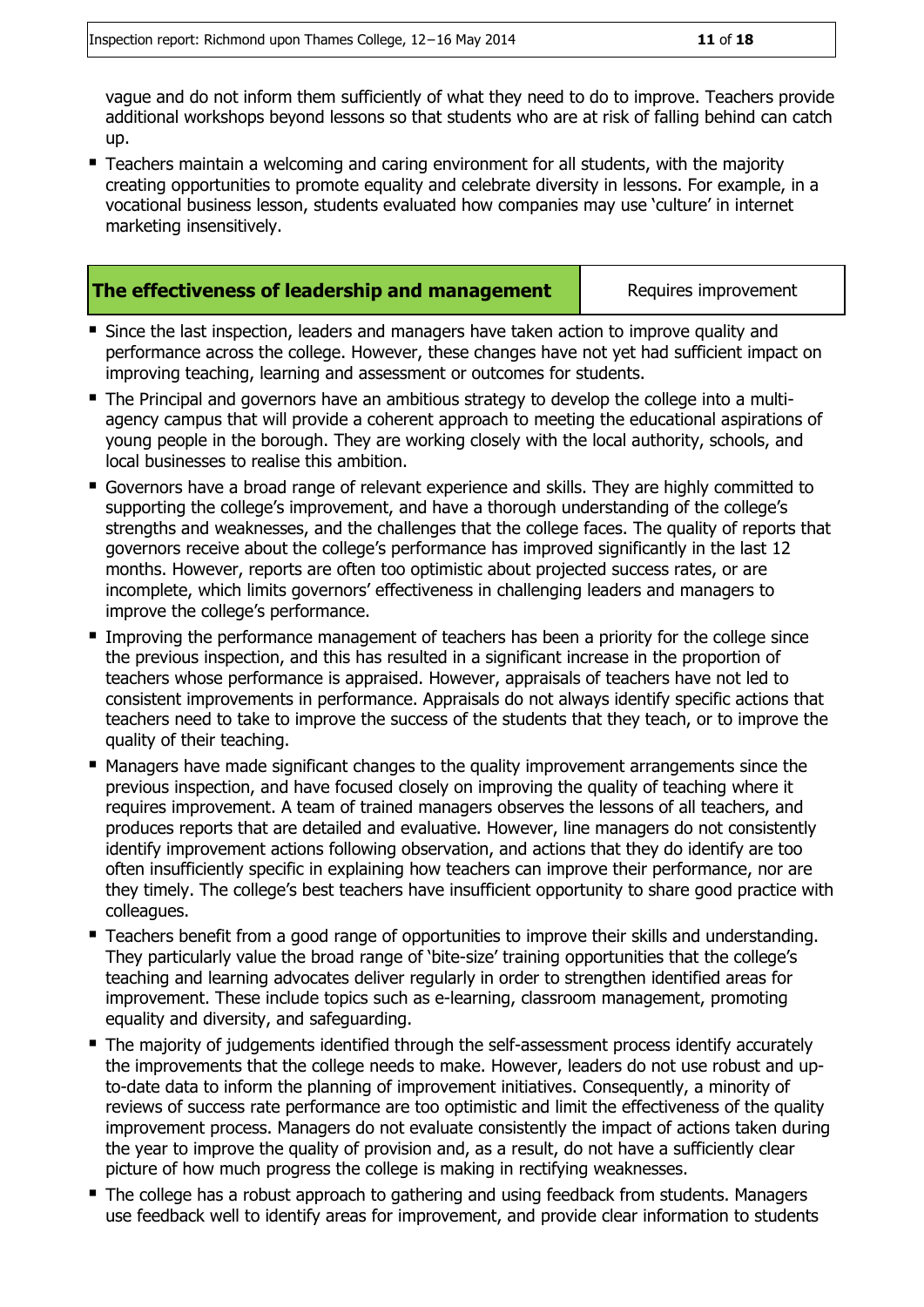about the changes made. For example, managers have taken action to improve the correction of accuracy errors in students' written English in response to feedback from students.

- **Managers monitor the performance of subcontractors well. Close monitoring of progress towards** targets and frequent observations of lessons enable managers to evaluate accurately the quality of subcontracted provision and identify improvement actions.
- The college places a high priority on developing the curriculum in response to the requirements of study programmes. Students on most courses benefit from a range of activities that enrich their learning and give them insights into the world of work, including visits to employers and talks from external speakers. Not all students, especially vocational students, have the opportunity to improve their industry-specific knowledge and skills through undertaking purposeful work experience.
- **E** Leaders and managers have successfully created a college ethos that is inclusive and diverse. They actively promote the college beyond the borough in areas of London with higher levels of ethnic diversity and, as a result, a high proportion of young people from minority ethnic groups attend the college. Students enjoy and benefit from working in this diverse environment.
- The college holds a wide range of activities to promote diversity, such as events celebrating Black history, and tutorials that aim to raise awareness and understanding of different lifestyles. However, this ethos is not sufficiently visible in public spaces in the building, and there are few examples of posters, promotional materials, or information for students that promote and celebrate equality and diversity.
- The college's arrangements for safeguarding are good. The college meets its statutory requirements for safeguarding students. Managers monitor carefully those students identified and assessed as vulnerable. Managers take appropriate action when necessary to keep students and staff safe.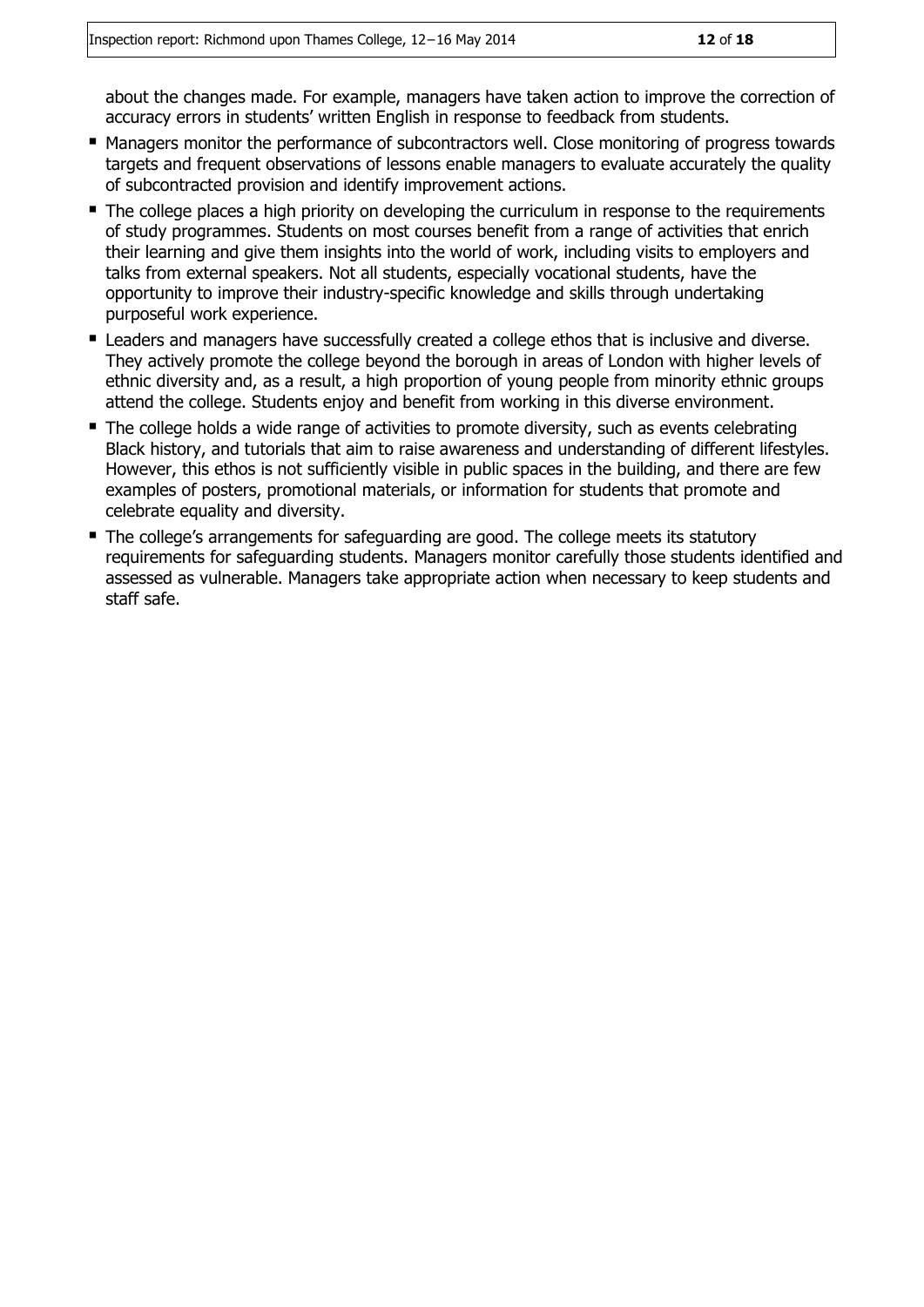# **Record of Main Findings (RMF)**

# **Richmond upon Thames College**

| <b>Inspection grades</b><br>are based on a<br>provider's<br>performance:<br>1: Outstanding<br>2: Good<br>3: Requires<br>improvement<br>4: Inadequate | <b>Dverall</b> | 14-16 part-time provision | 14-16 full-time provision | 16-19 study programmes | Traineeships | 19+ learning programmes | Apprenticeships | Employability | Community learning |
|------------------------------------------------------------------------------------------------------------------------------------------------------|----------------|---------------------------|---------------------------|------------------------|--------------|-------------------------|-----------------|---------------|--------------------|
| <b>Overall</b><br>effectiveness                                                                                                                      | 3              |                           |                           | 3                      |              | 3                       |                 |               |                    |
| Outcomes for<br>learners                                                                                                                             | 3              |                           |                           | 3                      |              | 3                       |                 |               |                    |
| The quality of<br>teaching, learning<br>and assessment                                                                                               | 3              |                           |                           | 3                      |              | 3                       |                 |               |                    |
| The effectiveness of<br>leadership and<br>management                                                                                                 | 3              |                           |                           | 3                      |              | 3                       |                 |               |                    |

| Subject areas graded for the quality of teaching, learning and assessment |                         |  |  |
|---------------------------------------------------------------------------|-------------------------|--|--|
| <b>Science</b>                                                            | 3                       |  |  |
| <b>Mathematics and statistics</b>                                         | $\overline{\mathbf{3}}$ |  |  |
| <b>Engineering</b>                                                        | $\overline{2}$          |  |  |
| <b>Manufacturing technologies</b>                                         | $\overline{\mathbf{2}}$ |  |  |
| <b>ICT for practitioners</b>                                              | 3                       |  |  |
| <b>ICT for users</b>                                                      | $\overline{\mathbf{3}}$ |  |  |
| <b>Performing arts</b>                                                    | $\overline{\mathbf{3}}$ |  |  |
| <b>Media and communication</b>                                            | 3                       |  |  |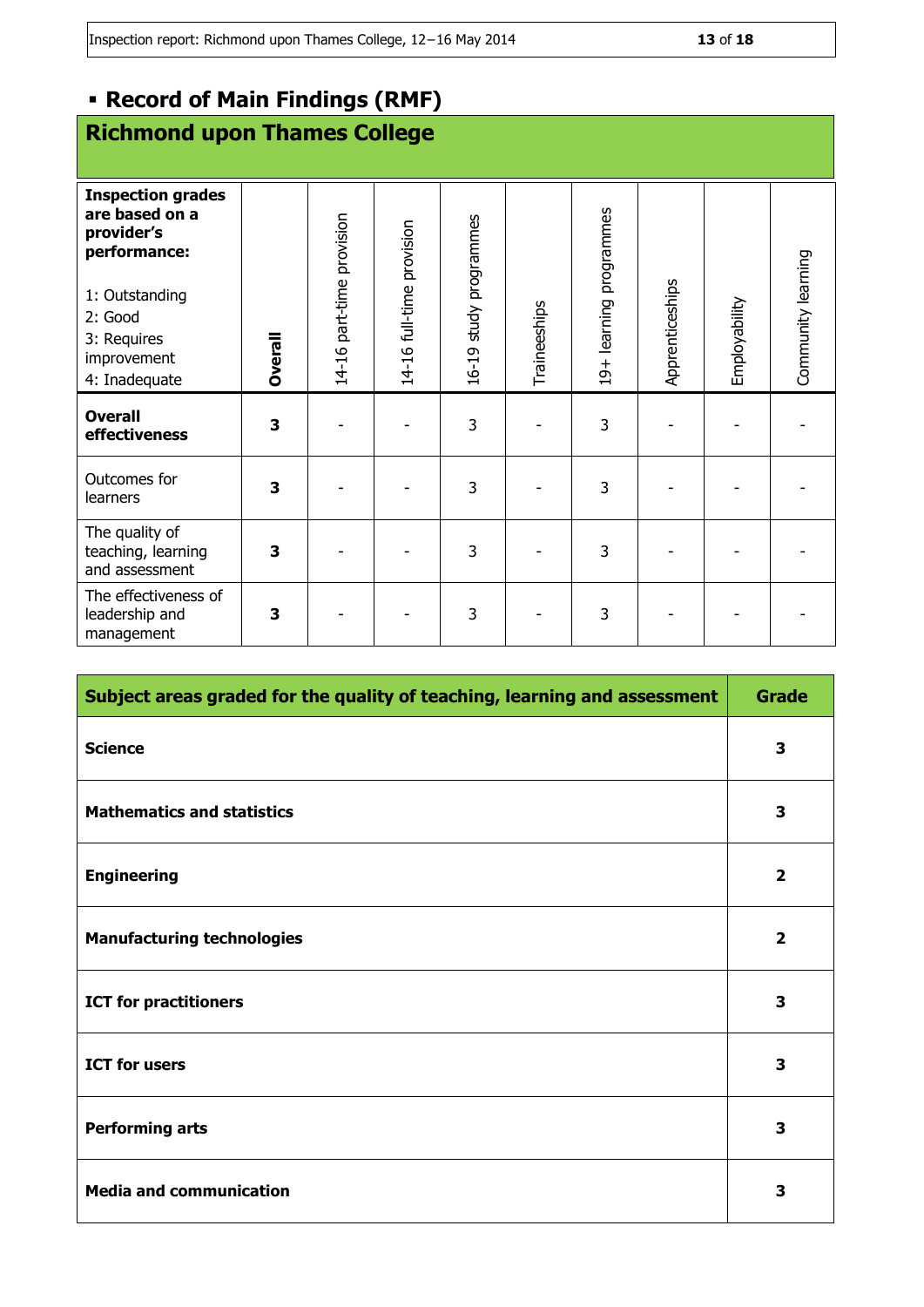Inspection report: Richmond upon Thames College, 12−16 May 2014 **14** of **18**

| <b>English</b>                  | 3 |
|---------------------------------|---|
| <b>Modern foreign languages</b> | 3 |
| <b>Business management</b>      | З |
| Law and legal services          |   |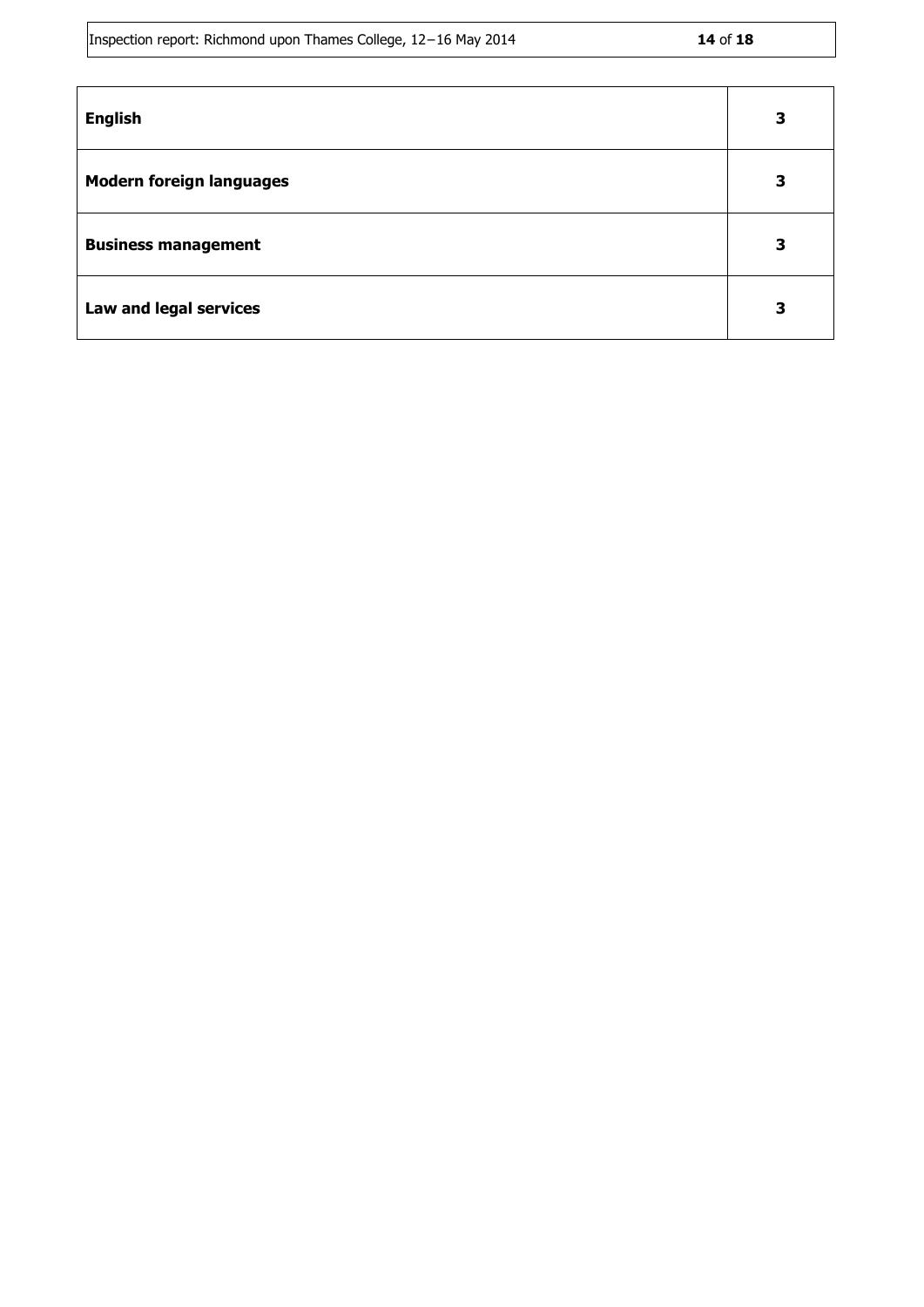# **Provider details**

| <b>Type of provider</b>                                                              | General further education college |
|--------------------------------------------------------------------------------------|-----------------------------------|
| <b>Age range of learners</b>                                                         | $16+$                             |
| <b>Approximate number of</b><br>all learners over the previous<br>full contract year | 5200                              |
| <b>Principal/CEO</b>                                                                 | David Ansell                      |
| Date of previous inspection                                                          | December 2012                     |
| <b>Website address</b>                                                               | www.rutc.ac.uk                    |

### **Provider information at the time of the inspection**

| <b>Main course or learning</b><br>programme level                                              | Level 1 or<br>below                                                          |                     | Level <sub>2</sub> |                 | Level 3            |                | Level 4<br>and above |       |  |
|------------------------------------------------------------------------------------------------|------------------------------------------------------------------------------|---------------------|--------------------|-----------------|--------------------|----------------|----------------------|-------|--|
| <b>Total number of learners</b>                                                                | $16 - 18$                                                                    | $19+$               | $16 - 18$          | $19+$           | $16 - 18$          | $19+$          | $16 - 18$            | $19+$ |  |
| (excluding apprenticeships)                                                                    | 237                                                                          | 868                 | 347                | 197             | 2868               | 227            | $\overline{4}$       | 57    |  |
|                                                                                                |                                                                              | <b>Intermediate</b> |                    | <b>Advanced</b> |                    | <b>Higher</b>  |                      |       |  |
| <b>Number of apprentices by</b><br><b>Apprenticeship level and age</b>                         | $16 - 18$                                                                    |                     | $19+$              | $16 - 18$       | $19+$<br>$16 - 18$ |                | $19+$                |       |  |
|                                                                                                | 63                                                                           |                     | 27                 | 16              | 17                 | $\overline{4}$ |                      | 5     |  |
| <b>Number of traineeships</b>                                                                  | $16 - 19$                                                                    |                     |                    | $19+$           |                    |                | Total                |       |  |
|                                                                                                |                                                                              | $\mathbf 0$         |                    | 0               |                    |                | 0                    |       |  |
| <b>Number of learners aged 14-16</b>                                                           |                                                                              |                     |                    |                 |                    |                |                      |       |  |
| <b>Full-time</b>                                                                               | $\mathbf 0$                                                                  |                     |                    |                 |                    |                |                      |       |  |
| <b>Part-time</b>                                                                               | $\overline{7}$                                                               |                     |                    |                 |                    |                |                      |       |  |
| <b>Number of community learners</b>                                                            | $\mathbf{0}$                                                                 |                     |                    |                 |                    |                |                      |       |  |
| <b>Number of employability learners</b>                                                        | $\mathbf 0$                                                                  |                     |                    |                 |                    |                |                      |       |  |
| <b>Funding received from</b>                                                                   | Education Funding Agency and Skills Funding Agency                           |                     |                    |                 |                    |                |                      |       |  |
| At the time of inspection the<br>provider contracts with the<br>following main subcontractors: | п<br><b>Adult Training Network Ltd</b><br>п<br>Life Long Learning Centre Ltd |                     |                    |                 |                    |                |                      |       |  |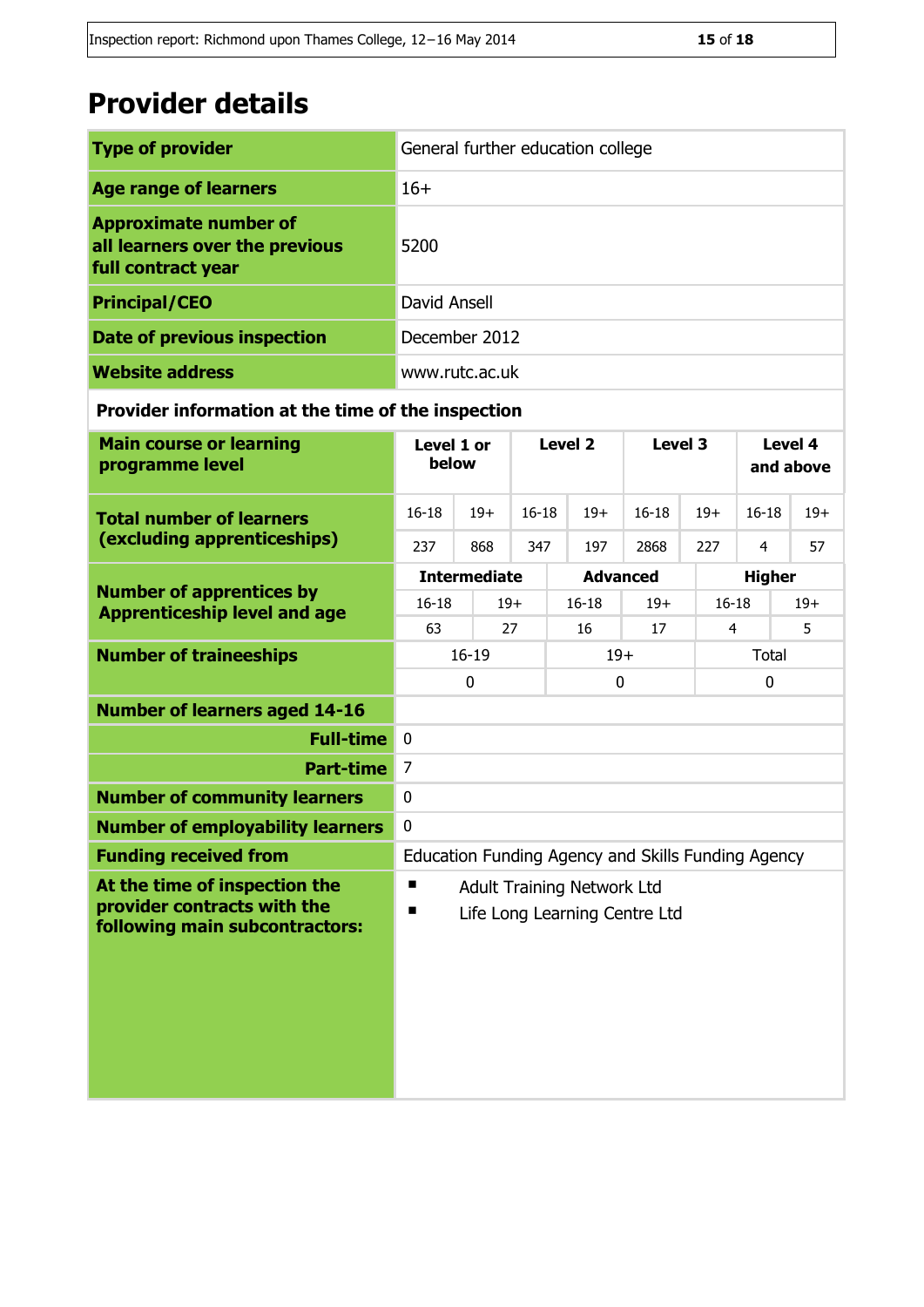# **Contextual information**

Richmond upon Thames College is a large general further education college with its main campus located in the London Borough of Richmond. The college serves a very wide catchment area, attracting students from 28 of the 33 London boroughs. The college offers a wide range of courses and subjects including a small number of apprenticeship, higher education and adult courses. The number of people in the area who are unemployed and in receipt of benefits is approximately half that of the London average. Life expectancy for both men and women is higher than the national average. The proportion of pupils who leave school with five or more GCSE qualifications at grades A\* to C, including English and mathematics, is significantly higher than the national average.

# **Information about this inspection**

**Lead inspector** Matt Vaughan HMI

Three of Her Majesty's Inspectors (HMI) and six additional inspectors, assisted by the head of quality as nominee, carried out the inspection with short notice. Inspectors took account of the provider's most recent self-assessment report and development plans, and the previous inspection report. Inspectors also used data on students' achievements over the last three years to help them make judgements. Inspectors used group and individual interviews, telephone calls and online questionnaires to gather the views of students and employers; these views are reflected throughout the report. They observed learning sessions, assessments and progress reviews. The inspection took into account all relevant provision at the provider. Inspectors looked at the quality of teaching, learning and assessment across all of the provision and graded the sector subject areas listed in the report above.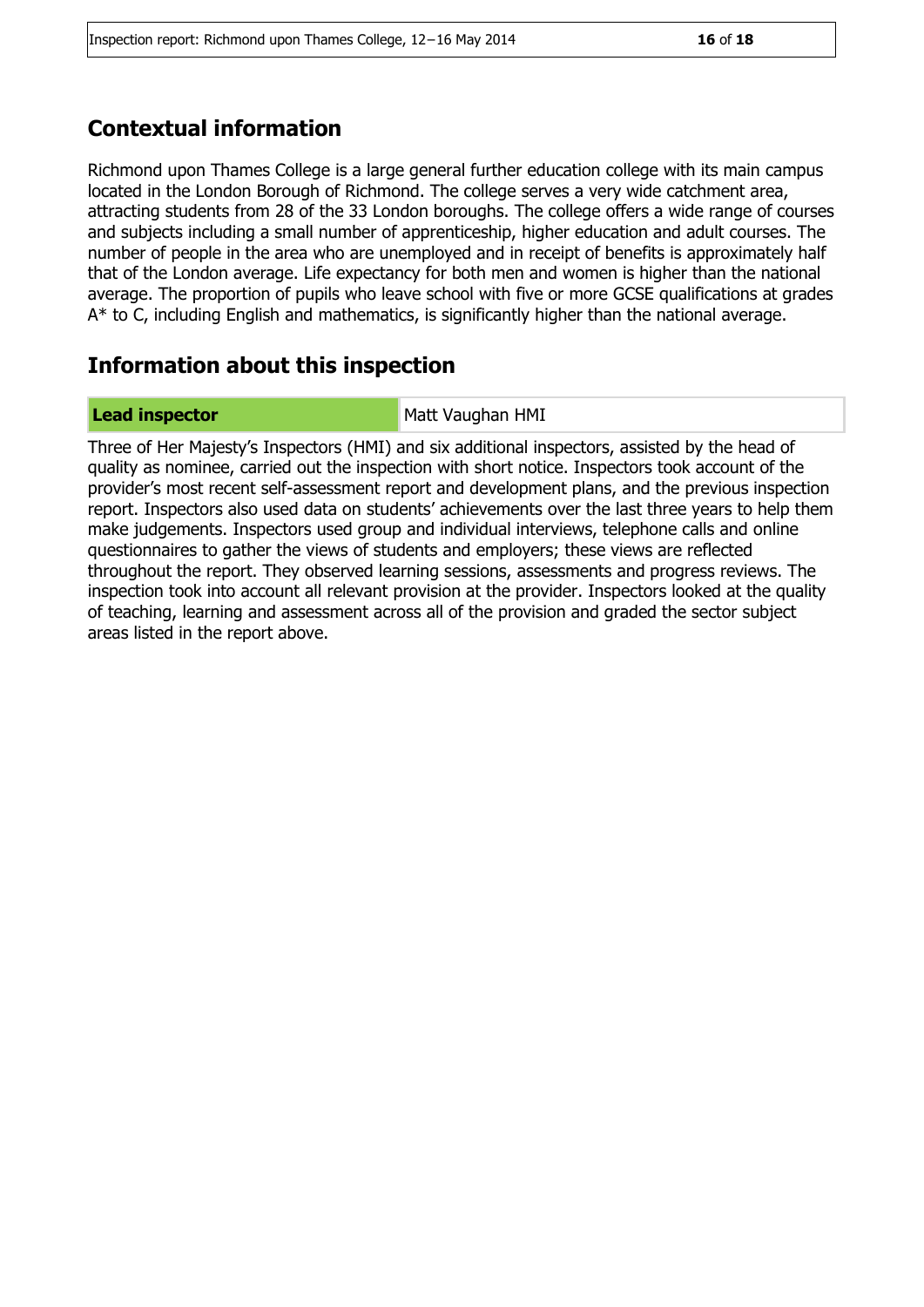# **What inspection judgements mean**

| Grade   | <b>Judgement</b>     |
|---------|----------------------|
| Grade 1 | Outstanding          |
| Grade 2 | Good                 |
| Grade 3 | Requires improvement |
| Grade 4 | Inadequate           |

Detailed grade characteristics can be viewed in the *Handbook for the inspection of further* education and skills 2012, Part 2:

[http://www.ofsted.gov.uk/resources/handbook-for-inspection-of-further-education-and-skills](http://www.ofsted.gov.uk/resources/handbook-for-inspection-of-further-education-and-skills-september-2012)[september-2012](http://www.ofsted.gov.uk/resources/handbook-for-inspection-of-further-education-and-skills-september-2012)

Any complaints about the inspection or the report should be made following the procedures set out in the guidance 'Raising concerns and making complaints about Ofsted', which is available from Ofsted's website: www.ofsted.gov.uk If you would like Ofsted to send you a copy of the guidance, please telephone 0300 123 4234, or email enquiries@ofsted.gov.uk.



Learner View is a website where learners can tell Ofsted what they think about their college or provider. They can also see what other learners think about them too.

To find out more go to [www.learnerview.ofsted.gov.uk](http://www.learnerview.ofsted.gov.uk/)



Employer View is a new website where employers can tell Ofsted what they think about their employees' college or provider. They can also see what other employers think about them too.

To find out more go to [www.employerview.ofsted.gov.uk](http://www.employerview.ofsted.gov.uk/)